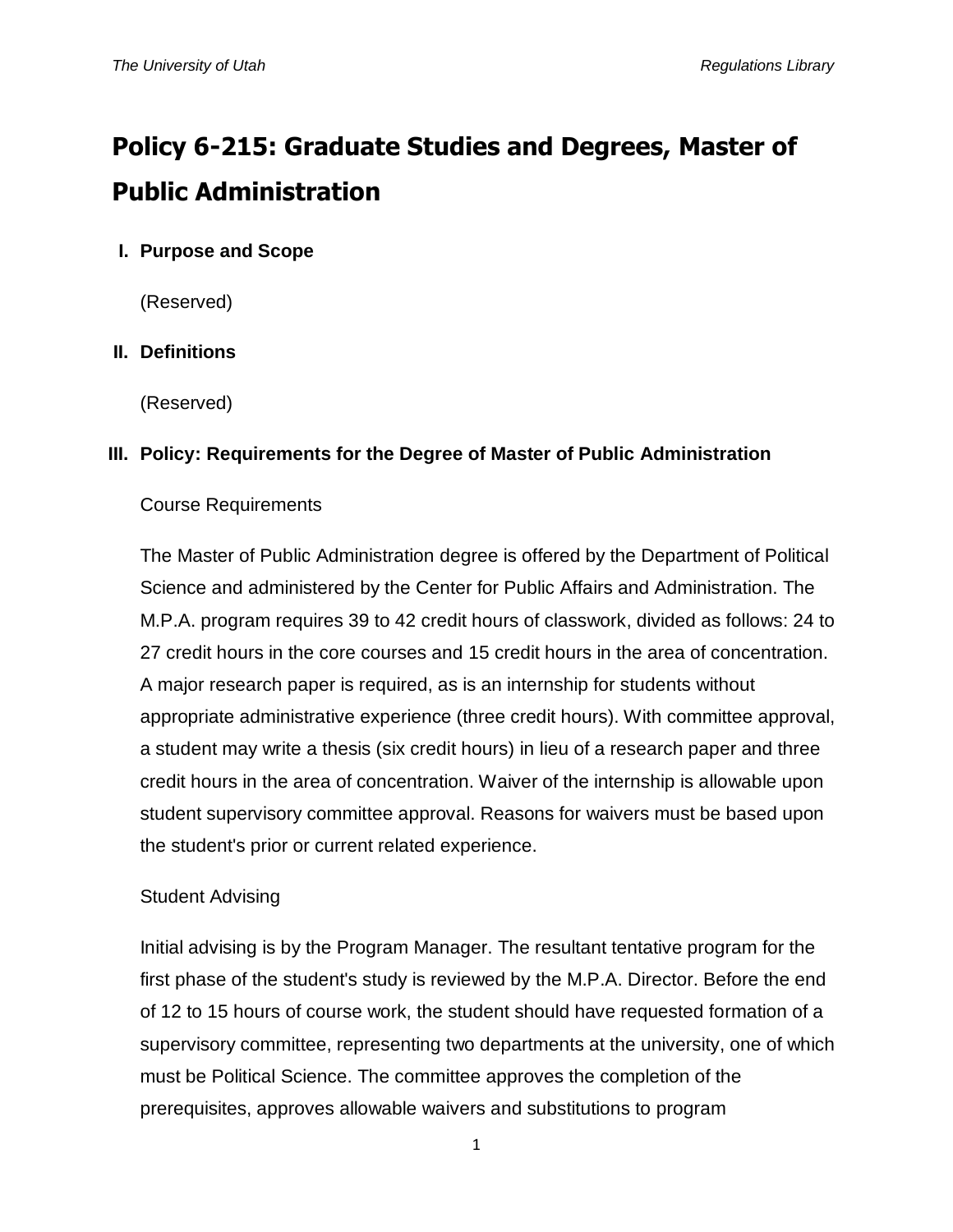requirements, gives general guidance, approves the internship and evaluates the internship work, approves elective coursework in the area of concentration, administers the comprehensive examination, directs and approves the thesis or major research paper project, and administers the oral defense.

#### Time Limits

Work for the M.P.A. degree may be completed within two consecutive full-time calendar years. However, work toward the M.P.A. degree is acceptable if competed within four consecutive calendar years. Time extensions beyond this must be approved by the supervisory committee and the dean of the Graduate School.

### Application for Candidacy

During their third semester of work for the degree, students should file with the chairperson of their supervisory committee an "Application for Admission to Candidacy for the Master's Degree." Applications must be approved by the student's supervisory committee and the dean of the Graduate School.

#### **Examinations**

A written or oral comprehensive examination (student's choice) and an oral defense of the major research paper or thesis are required. Both are administered by the supervisory committee. The comprehensive should be taken upon completion of the M.P.A. courses. The final oral defense should be completed as soon as feasible following the submission of the thesis or major research paper to the supervisory committee.

#### Language

There is no language requirement for the M.P.A. degree.

Research Paper or Thesis

2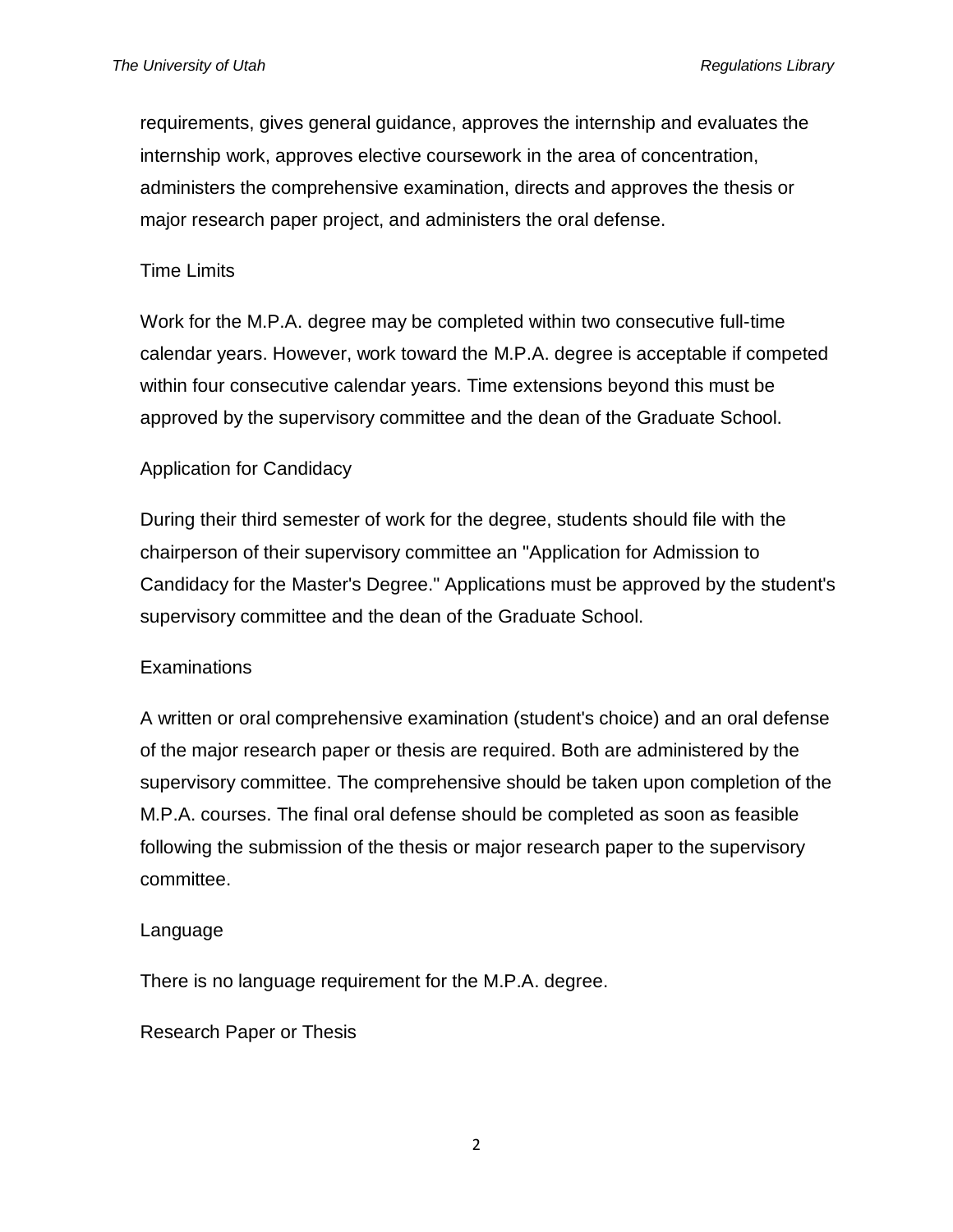Each candidate for the M.P.A. must complete an approved major research paper or a thesis (six credit hours). Normally, the research paper is an extension or expansion of a paper written for a course taken as part of the program. Further guidelines for the research paper are set by the student's supervisory committee. The thesis must be written in the student's area of concentration and will substitute for three hours of coursework in the area of concentration and the major research paper. The thesis is subject to the regulations of the Graduate School governing form and distribution.

#### Internship

Candidates for the M.P.A. degree are expected to complete a semester-long, fulltime equivalent internship or its equivalent in a public administrative capacity. The purpose of the internship is to give students an opportunity to gain experience in their chosen fields, and to speed the transition from student to practitioner. The internship should provide a text of knowledge acquired during coursework; and it should expose the student to the variables of administration, including management style, the politics of organization, personnel problems, budget and financial issues, and interpersonal complexities in organized life. It should help the student learn from various opportunities, personal preferences for work environment, and professional expectations on the job. Finally, it should give the student experience in the formulation and analysis of public policy. Thus, the student should serve as an assistant to an administrative officer and have access to the policy-making process of the organization.

The supervisory committee must approve the internship placement. The internship is to be served within an agency of government, a government-related organization, or non-profit organization. Students who come to the M.P.A. program with significant previous related experience may petition the supervisory committee for a waiver of the internship requirement ("significant" is defined as at least one year full-time professional employment at a level comparable to internships normally administered through the Center for Public Policy and Administration for M.P.A. students).

3